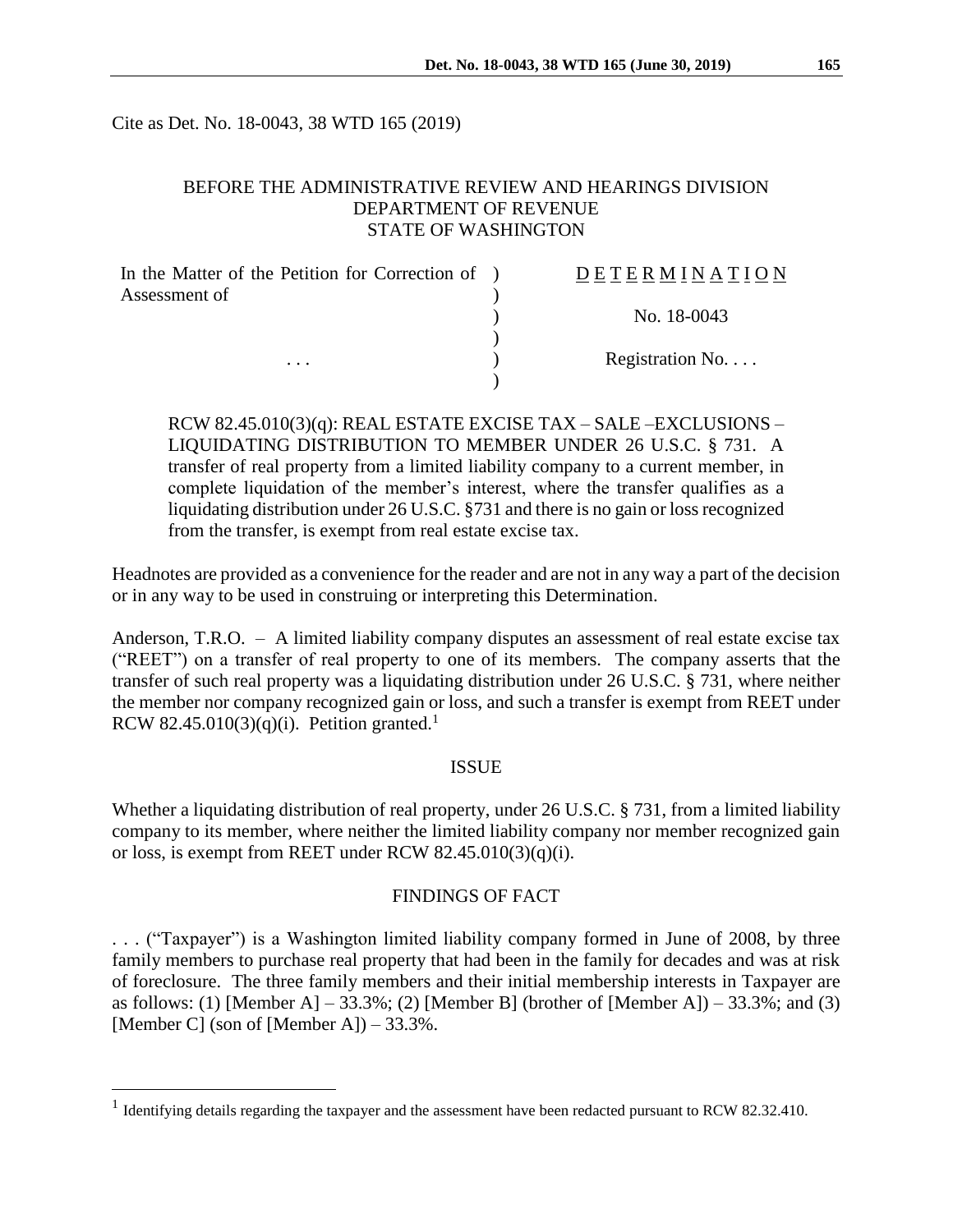From 2008 through 2012, Taxpayer acquired real property from its members' families. Taxpayer acquired nearly 75 acres located at . . . WA . . . , from . . . ([Member A's] brother) and his wife in 2008. In 2012, Taxpayer acquired another 5 acres from [Member A's brother] and his wife, located at . . . WA . . . . Also in 2012, Taxpayer received contributions of parcels of real property located ... [in Washington], from all three members.<sup>2</sup>

Later in 2012, Taxpayer performed lot line adjustments and sold two parcels to third parties – one for cash and one seller-financed. This left Taxpayer with cash from the sale, a promissory note, and approximately 80 acres of real property.

In April of 2014, [Member B] no longer wished to be a member of Taxpayer and the members agreed that [Member B] would receive 40 acres as his distributive share of Taxpayer's assets. On September 4, 2014, Taxpayer executed a quit claim deed to convey the 40 acres to [Member B], and on September 15, 2014, [Member B] resigned his membership interest in Taxpayer. The parties filed a REET Affidavit that reported the transfer of real property and claimed the transfer was exempt from REET under WAC 458-61A-211(2)(b) as a mere change in identity of the owner.

On October 19, 2016, the Department's Special Programs Division ("Special Programs") contacted Taxpayer to audit the exemption claimed on the REET Affidavit. Taxpayer stated that it had erroneously claimed the transfer of real property was exempt from REET under WAC 458- 61A-211, when it should have claimed an exemption from REET under WAC 458-61A-212, as a transfer where no gain is recognized under the Internal Revenue Code. In support, Taxpayer provided a copy of the Quit Claim Deed, excerpts from Taxpayer's 2014 federal tax return, Taxpayer's Certificate of Formation, and Taxpayer's Limited Liability Company Agreement.

Special Programs reviewed these documents and concluded that Taxpayer had not shown that no gain was recognized under the Internal Revenue Code with respect to the transfer of real property, because the excerpts from Taxpayer's federal tax return were workpapers and not the actual tax return. On December 7, 2016, Special Programs issued a \$ . . . assessment against Taxpayer; this amount is comprised of  $\$\dots$  in REET,  $\$\dots$  in interest,  $\$\dots$  in delinquent penalty, and  $\$\dots$  in assessment penalty.

Taxpayer timely requested review of this assessment. Taxpayer asserts that the transfer of real property to [Member B] is exempt from REET under WAC 458-61-212, as a transfer where no gain was recognized under section 731 of the Internal Revenue Code (26 U.S.C. §731). In support, Taxpayer provided [Member B's] resignation letter, a complete copy of Taxpayer's 2014 federal tax return with accompanying schedules, and the Declaration of . . . (a certified public accountant employed by Taxpayer and [Member B] to prepare their 2014 federal income tax returns). Taxpayer's 2014 federal tax returns and accompanying schedules show a distribution to [Member B] of \$ . . . in cash and \$ . . . in real property; a decrease to the combined balance of the members' capital accounts; and an increase in [Member A's] and [Member C's] ownership percentage in Taxpayer to 50% each.

 $\overline{a}$ 

<sup>&</sup>lt;sup>2</sup>... (father of [Member A] and [Member B], grandfather of [Member C]) gifted [Member A], [Member B], and [Member C] parcels of real property and each member, in turn, contributed the gifted parcels to Taxpayer.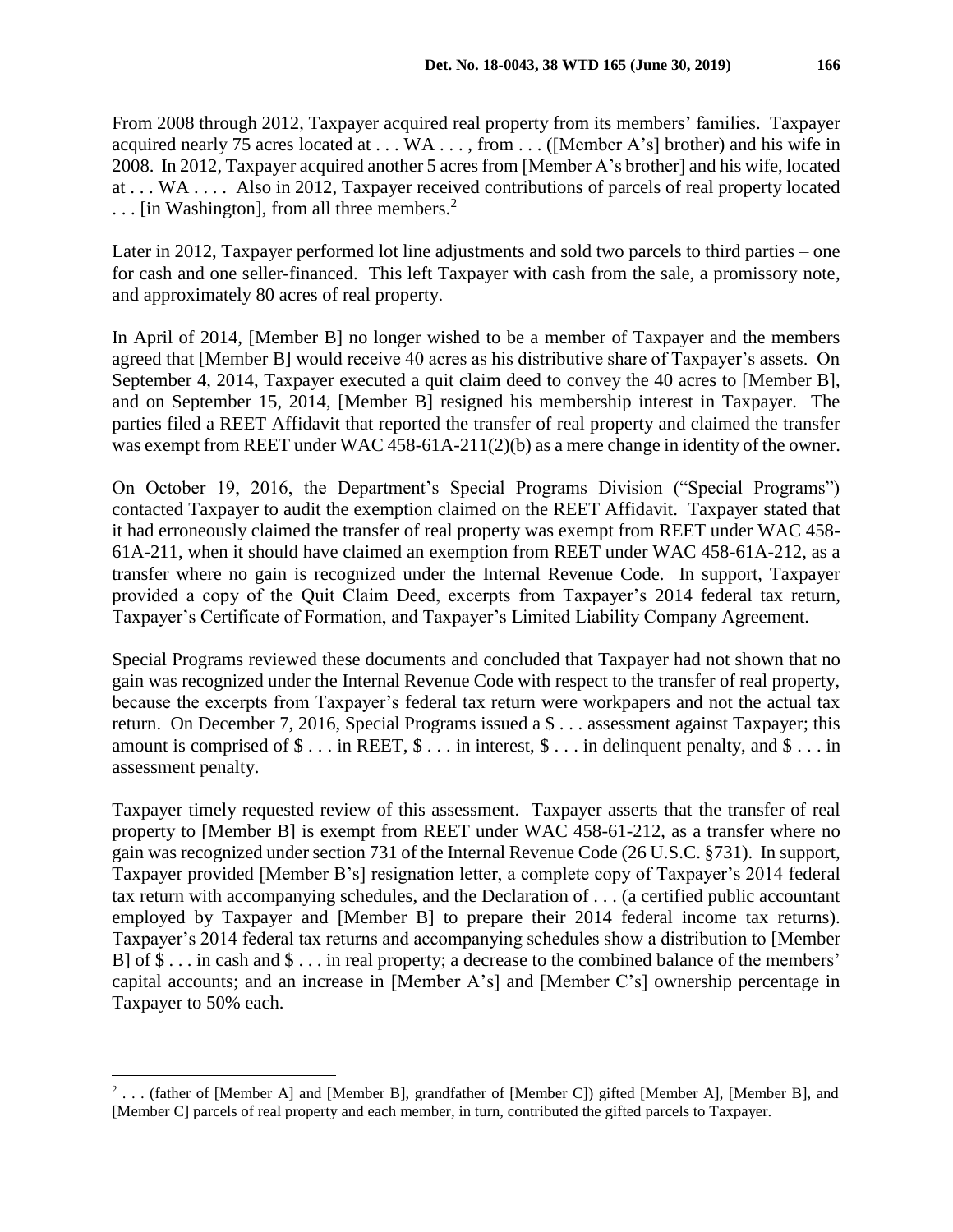## ANALYSIS

A sale of real property is subject to REET. RCW 82.45.060. "Sale" is broadly defined by statute and "has its ordinary meaning and includes any conveyance, grant, assignment, quitclaim, or transfer of the ownership of or title to real property . . ." RCW 82.45.010(1). However, certain transfers of real property are excluded from the definition of "sale." *See* RCW 82.45.010(3).

Here, Taxpayer transferred the real property at issue to [Member B] via quitclaim. Under RCW 82.45.010(1), this transfer constitutes a "sale," unless a specific exclusion applies. Taxpayer asserts that the transfer of real property to [Member B] is not a "sale" (and not subject to REET) because it is a transfer where gain was not recognized under 26 U.S.C. § 731 and excluded from the definition of "sale" (and REET) by RCW 82.45.010(3)(q)(i).

RCW 82.45.010(3) reads as follows:

(3) The term "sale" does not include:

. . .

(q)(i) A transfer that for federal income tax purposes does not involve the recognition of gain or loss for entity formation, liquidation or dissolution, and reorganization, including but not limited to nonrecognition of gain or loss because of application of 26 U.S.C. Sec. 332, 337, 351, 368(a)(1), 721, or 731 of the internal revenue code of 1986, as amended.

RCW 82.45.010(3)(q)(i). Thus, the statute sets forth three requirements to exclude a transfer from the definition of "sale" as an Internal Revenue Code nonrecognition transfer: (1) a transfer of real property; (2) for entity formation, liquidation, dissolution, or reorganization; and (3) that does not result in the recognition of gain or loss, for federal income tax purposes. *Id. See also* WAC 458- 61A-212. Only the second and third requirement are at issue here.

To start, we must determine whether Taxpayer's transfer of the real property to [Member B] was for entity formation, liquidation, dissolution, or reorganization. While these terms are not defined in RCW 82.45.010(3)(q)(i) or elsewhere in Chapter 82.45 RCW, these terms are defined by the federal income tax provisions referenced in RCW 82.45.010(3)(q)(i) (" $\ldots$  entity formation, liquidation or dissolution, and reorganization, including but not limited to nonrecognition of gain or loss because of application of 26 U.S.C. Sec. 332, 337, 351, 368(a)(1), 721, or 731 of the internal revenue code of 1986, as amended."). By mentioning these specific provisions of the Internal Revenue Code, RCW 82.45.010(3)(q)(i) includes, but does not limit, how those terms are defined with respect to the specific code provisions mentioned.

One of the mentioned Internal Revenue Code sections, 26 U.S.C. § 731, governs the taxation of distributions. For purposes of 26 U.S.C. § 731 (and the entire subchapter K), "'liquidation of a partner's interest' means the termination of a partner's entire interest in a partnership by means of a distribution, or a series of distributions, to the partner by the partnership." 26 U.S.C. §761(d).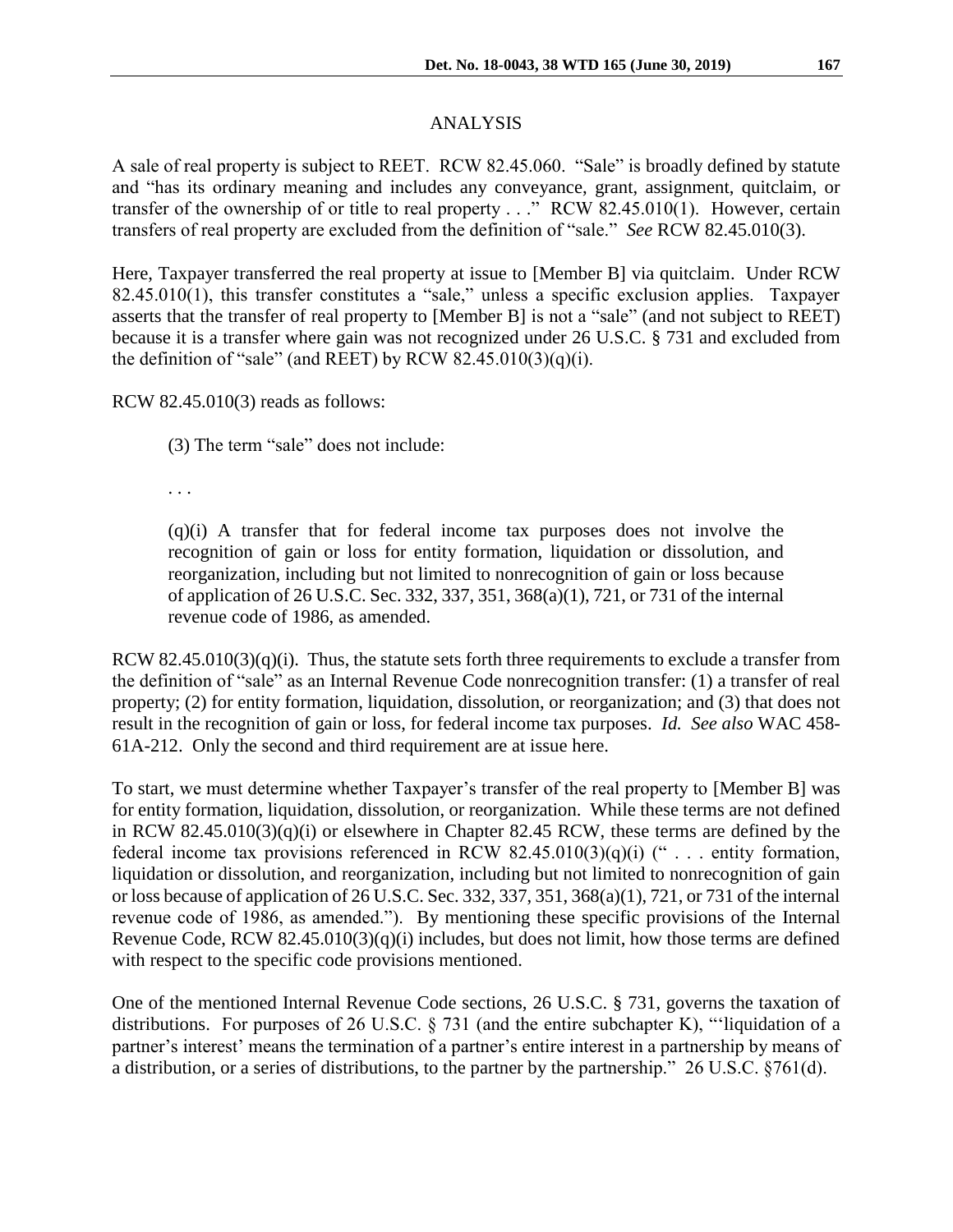Here, Taxpayer provided [Member B's] resignation letter and its federal tax return with accompanying schedules that show [Member B] received cash and real property in exchange for his entire membership interest. The liquidating distribution of cash and the real property to [Member B] converted [Member B's] membership interest in Taxpayer to cash and real property; it satisfied [Member B's] claim to his interest in Taxpayer's assets and terminated his interest in Taxpayer. We conclude that, under U.S.C. § 761(d), Taxpayer's transfer of cash and real property to [Member B] was a liquidation of [Member B's] membership interest. Accordingly, we conclude that the transfer of real property to [Member B] was for liquidation. The second requirement is met.

Next, we must determine whether Taxpayer's transfer of real property to [Member B] did not result in the recognition of gain or loss for federal income tax purposes. To do so, we first look to the filed federal income tax return(s). In the case of a limited liability corporation that has elected to report to the Internal Revenue Service as a partnership, we examine the filed, complete federal tax return for the entity (Form 1065 – U.S. Return of Partnership Income with supporting attachments) and the accompanying Schedule K-1s (Partner's Share of Income, Deductions, Credits, etc.) for each member.<sup>[3</sup>] Although a partnership will never recognize gain or loss at the entity level ... [(*see* 26 U.S.C. § 731(b) ("no gain or loss shall be recognized to a [partnership](https://www.law.cornell.edu/definitions/uscode.php?width=840&height=800&iframe=true&def_id=26-USC-975639300-1194636059&term_occur=326&term_src=title:26:subtitle:A:chapter:1:subchapter:K:part:II:subpart:B:section:731) on a distribution to a partner of property, including [money"](https://www.law.cornell.edu/definitions/uscode.php?width=840&height=800&iframe=true&def_id=26-USC-104079552-1601443720&term_occur=3&term_src=title:26:subtitle:A:chapter:1:subchapter:K:part:II:subpart:B:section:731))], the partnership's federal income tax return with accompanying Schedule K-1s, will report each partner's share of income, deductions, and credits. *See* Laura E. Cunningham & Noel B. Cunningham, The Logic of Subchapter K: A Conceptual Guide to the Taxation of Partnerships, 1 (3<sup>rd</sup> ed. 2006) ("The partnership acts as a conduit, through which its various items of income and loss flow to the individual partners, who must annually report their shares of those items on their own income tax returns."). This return, with accompanying schedules, may provide information sufficient to determine whether a partner recognized gain or loss on a specific transfer.

Taxpayer asserts that the transfer of real property to [Member B] was a liquidating distribution where gain was not recognized under 26 U.S.C. § 731. As mentioned above, 26 U.S.C. § 731 governs the recognition of gain or loss on a distribution from a partnership to a partner. In pertinent part, it reads: "In the case of a distribution by a partnership to a partner  $-$  (a) gain shall not be recognized to such partner, except to the extent that *any money distributed exceeds the adjusted basis of such partner's interest in the partnership immediately before the distribution* . . . ." 26 U.S.C. § 731(a)(1) (emphasis added).

In order for a partner to recognize gain with respect to a partnership distribution, the partner would need to receive a distribution of money that exceeds the partner's outside basis in the partnership. 26 U.S.C. § 731(a)(1); *see* Treas. Reg. § 1.731-1(a)(1).<sup>4</sup> When a partner receives a distribution of

 $\overline{a}$ 

<sup>&</sup>lt;sup>3</sup> [We note that in interpreting the REET exclusion in RCW 82.45.010(3)(q), we look to whether any gain or loss for federal income tax purposes was recognized on the transfer of real property. In such cases, we would normally look to the transferor or transferee to determine if either recognized any gain or loss. However, as mentioned above, when the transferor or transferee is an entity treated as a pass through for federal income tax purposes, and will never recognize gain or loss on the transfer, we must look to whether the individual partner(s) or member(s) recognized gain or loss to determine whether the transfer of real property qualifies under RCW 82.45.010(3)(q).]

<sup>4</sup> A reduction in a partner's share of partnership liabilities is treated as a distribution of money. 26 U.S.C. § 752(b). We have no information that indicates Taxpayer had any liabilities at the time of the transfer of real property to [Member B].